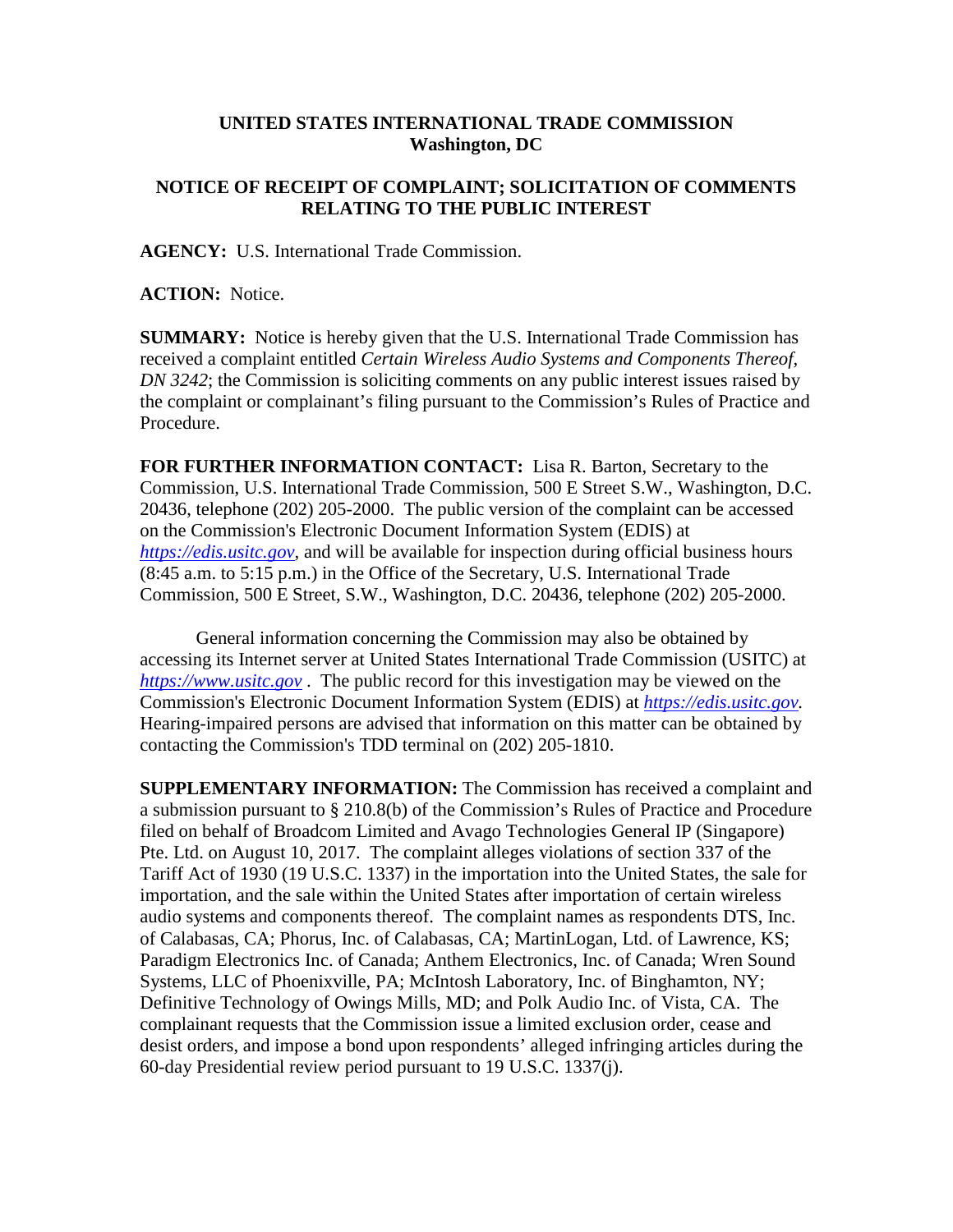Proposed respondents, other interested parties, and members of the public are invited to file comments, not to exceed five (5) pages in length, inclusive of attachments, on any public interest issues raised by the complaint or § 210.8(b) filing. Comments should address whether issuance of the relief specifically requested by the complainant in this investigation would affect the public health and welfare in the United States, competitive conditions in the United States economy, the production of like or directly competitive articles in the United States, or United States consumers.

In particular, the Commission is interested in comments that:

- (i) explain how the articles potentially subject to the requested remedial orders are used in the United States;
- (ii) identify any public health, safety, or welfare concerns in the United States relating to the requested remedial orders;
- (iii) identify like or directly competitive articles that complainant, its licensees, or third parties make in the United States which could replace the subject articles if they were to be excluded;
- (iv) indicate whether complainant, complainant's licensees, and/or third party suppliers have the capacity to replace the volume of articles potentially subject to the requested exclusion order and/or a cease and desist order within a commercially reasonable time; and
- (v) explain how the requested remedial orders would impact United States consumers.

Written submissions must be filed no later than by close of business, eight calendar days after the date of publication of this notice in the *Federal Register*. There will be further opportunities for comment on the public interest after the issuance of any final initial determination in this investigation.

Persons filing written submissions must file the original document electronically on or before the deadlines stated above and submit 8 true paper copies to the Office of the Secretary by noon the next day pursuant to  $\S 210.4(f)$  of the Commission's Rules of Practice and Procedure (19 CFR 210.4(f)). Submissions should refer to the docket number ("Docket No. 3242") in a prominent place on the cover page and/or the first page. (*See* Handbook for [Electronic Filing Procedures](https://www.usitc.gov/documents/handbook_on_filing_procedures.pdf), *Electronic Filing Procedures*<sup>[1](#page-1-0)</sup>). Persons with questions regarding filing should contact the Secretary (202-205-2000).

Any person desiring to submit a document to the Commission in confidence must request confidential treatment. All such requests should be directed to the Secretary to the Commission and must include a full statement of the reasons why the Commission

 $\overline{a}$ 

<span id="page-1-0"></span><sup>1</sup> Handbook for Electronic Filing Procedures: *[https://www.usitc.gov/documents/handbook\\_on\\_filing\\_procedures.pdf](https://www.usitc.gov/documents/handbook_on_filing_procedures.pdf)*